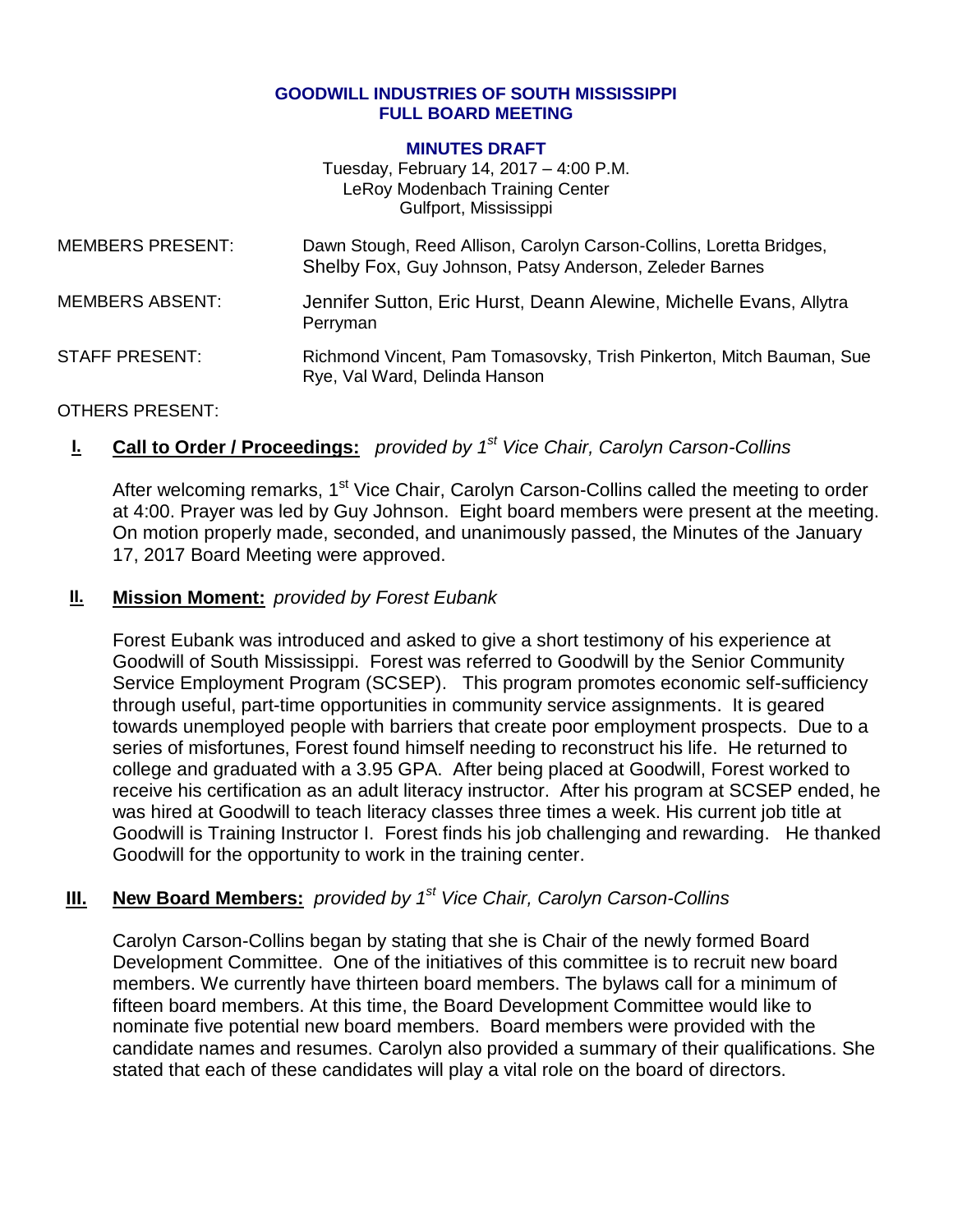Board members were encouraged to send in additional nominees at this time. The importance of all board members attending meetings on a regular basis was stressed. New members will be voted in either by electronic vote or during the next full board meeting.

## **IV. President's Report:** *provided by President & CEO, Richmond Vincent*

**Board Scorecard:** Richmond Vincent discussed the subject of board member committees. He explained that we are still in the beginning stages of formalizing new committees. The idea to communicate specific objectives and formulate scorecards for each committee was determined at the last executive committee meeting. These guidelines will assist us in assuring that all committees are working towards objectives that advance and strengthen Goodwill of South Mississippi's overall goals. Following discussion on the scorecards, it was clarified that these scorecards are in preliminary draft form. The committee chairperson will be responsible for finalize the scorecard for their committee.

**Month in Review:** Richmond then gave a report on efforts to reassign job responsibilities to appropriate departments in accordance with the 2016 Goodwill International assessment. Progress is being made as we continue to refine departmental roles and provide training support as needed. We should have this process completed by mid-year. We are also expanding Workforce Development by adding several additional training classes.

**Community Engagement:** Richmond updated the board on community engagement activities during his first six weeks as President and CEO. He stated that he has visited with Mississippi Goodwill's CEO, Dave Hollingsworth in Jackson. They discussed best practices and possible brand enhancement partnerships in Mississippi. Richmond also visited every Goodwill of South Mississippi retail location. He was pleased to meet many of the wonderful and dedicated Goodwill employees. Richmond then gave a list of other community businesses, city government officials and nonprofit organizations where he has been able to share the mission statement of Goodwill of South Mississippi.

**Core Values:** Discussion has begun on solidifying Goodwill of South Mississippi's core values. These are guiding principles that never change and are a vital part of our strategic foundation. This organization will be committed to its core values. They are nonnegotiable and vital for sustaining success over the long term. One of the ways to share these values across the entire workforce will be the rollout of a core value concept called PRIDE. Pride stands for **P**assion, **R**espect, **I**ntegrity, **D**etermination, **E**xcellence.

**Town Hall:** A Town Hall meeting has been scheduled for March 15, 2017 at Climb CDC. This meeting will be in place of our annual awards ceremony. All Goodwill employees will be coming together along with the board of directors, other community leaders, partners and officials. We will introduce the Board of Directors to all of our employees. An organizational update will be presented. Everyone in attendance will receive a Goodwill t-shirt. We will not only meet as a team, but we will also look like a team!

**Conference of Executives**: Richmond stated that he will be attending the Goodwill Conference of Executives starting February 18, in Columbus, Georgia. At this conference all Goodwill Chief Executive Officers come together to learn from one another and share the various undertakings of their Goodwill operations.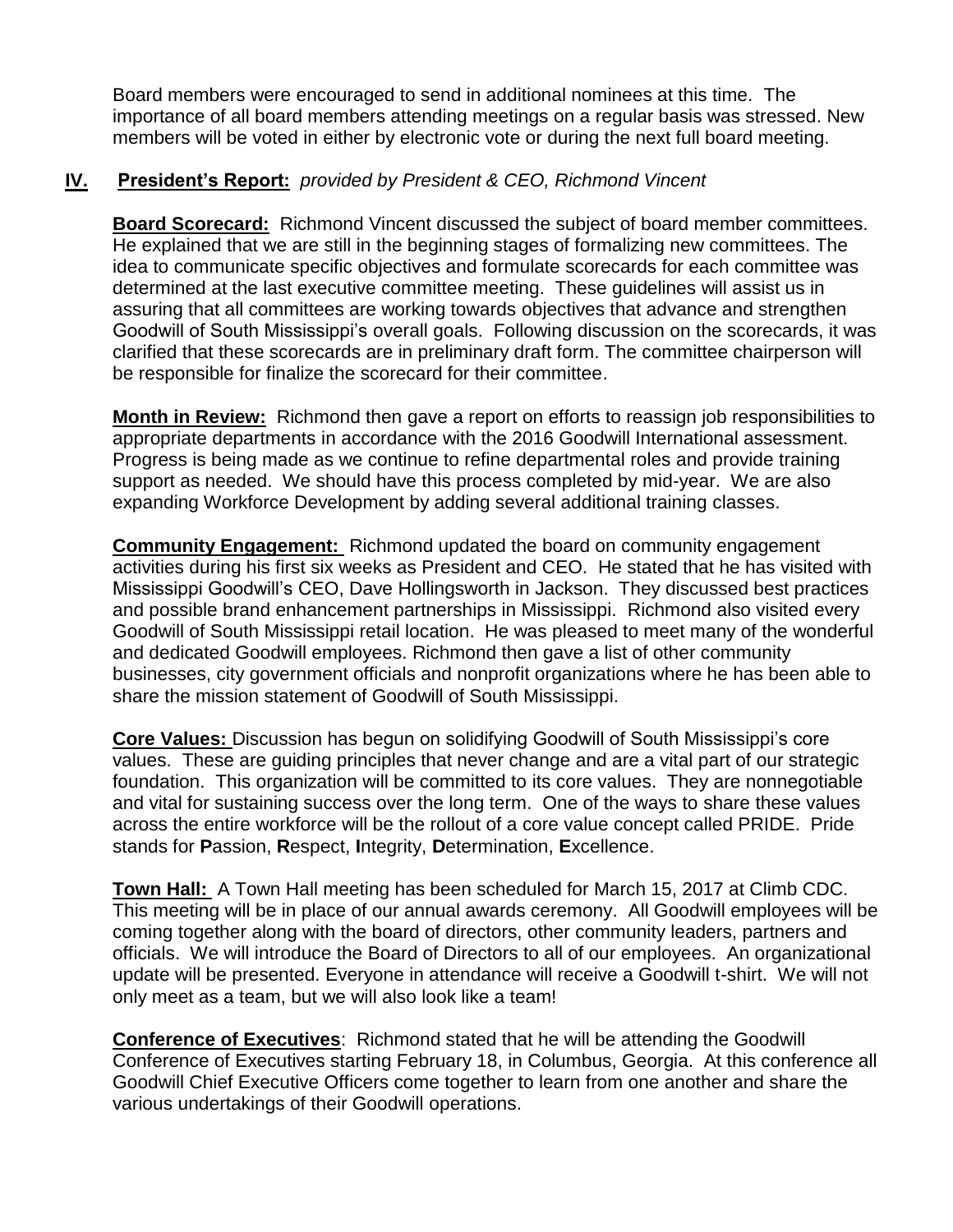## **V. Finance Report:** *provided by Chief Financial Officer, Pam Tomasovsky*

Board members were provided unaudited financial statements for the twelve months ending on December 31, 2016. CFO, Pam Tomasovsky, led discussion on the financial reports. Goodwill revenue for the month was \$521,184 and YTD revenue was \$6,234,513. Salvage revenue was down \$66,513 YTD due to a drop in the per pound rate. Expenses for the month were \$501,760 and YTD expenses were \$5,577,278, a savings of \$408,628 from prior year. YTD Net Income was \$316,056, an increase of \$268,437 over prior year. We are proud of our entire team for the concerted effort to control expenses. Questions and comments were addressed. A motion was made by Loretta Bridges to file the December financial report for future audit. Shelby Fox seconded the motion. Motion was approved.

### **VI. Departmental Highlights:**

Finance: – The finance department is in the process of taking over payroll processing responsibilities. In order to fulfil this duty, an additional person has been added to the finance department. We have moved Darlene Paschell from Human Resources to Finance. We hope to have the 2016 financial audit completed by the end of July.

Retail: –Val Ward stated that she has selected two regional managers for the retail department. Rita Ferguson will be assigned to retail locations in the west and Portia Taylor will be assigned to locations in the east. Both of these staff members are experienced Goodwill store managers and are skilled in the Kaizen training process. Also, we are currently looking at two potential new store locations. More details will be shared on these locations if they develop.

Information Technology: – A representative from a point-of sale company called Gold Tech will be visiting us this week to allow us to do a live demo on this product. We like this particular system due to its ability to track donations. Gold Tech is currently being used by eight other Goodwills.

We are getting prepared for our first Town Hall meeting. We will be including our annual awards ceremony during this event. Therefore, it is time to schedule the Employee of the Quarter interviews with the board interview committee. Trish will be reaching out to Carolyn Carson-Collins on this topic later this week.

Workforce Development: – The workforce development department will be adding a financial literacy class and a basic computer skills class in the training center. We have plans to do a slight renovation in the training center. Two new walls will be added. The main classroom will be slightly smaller, but two additional areas will be available for use. One area will be dedicated to adding additional workforce development staff. The other area will be used for a career center. This center will be used to serve people in the community seeking jobs. They will be able to use our center to do job searches and prepare resumes. We are very excited about the increase in services that these changes will allow us to provide.

Human Resources: – The human resources department has participated in a demo of several applicant tracking software packages over the last several weeks. We anticipate that our online application process will be in use by the end of this month.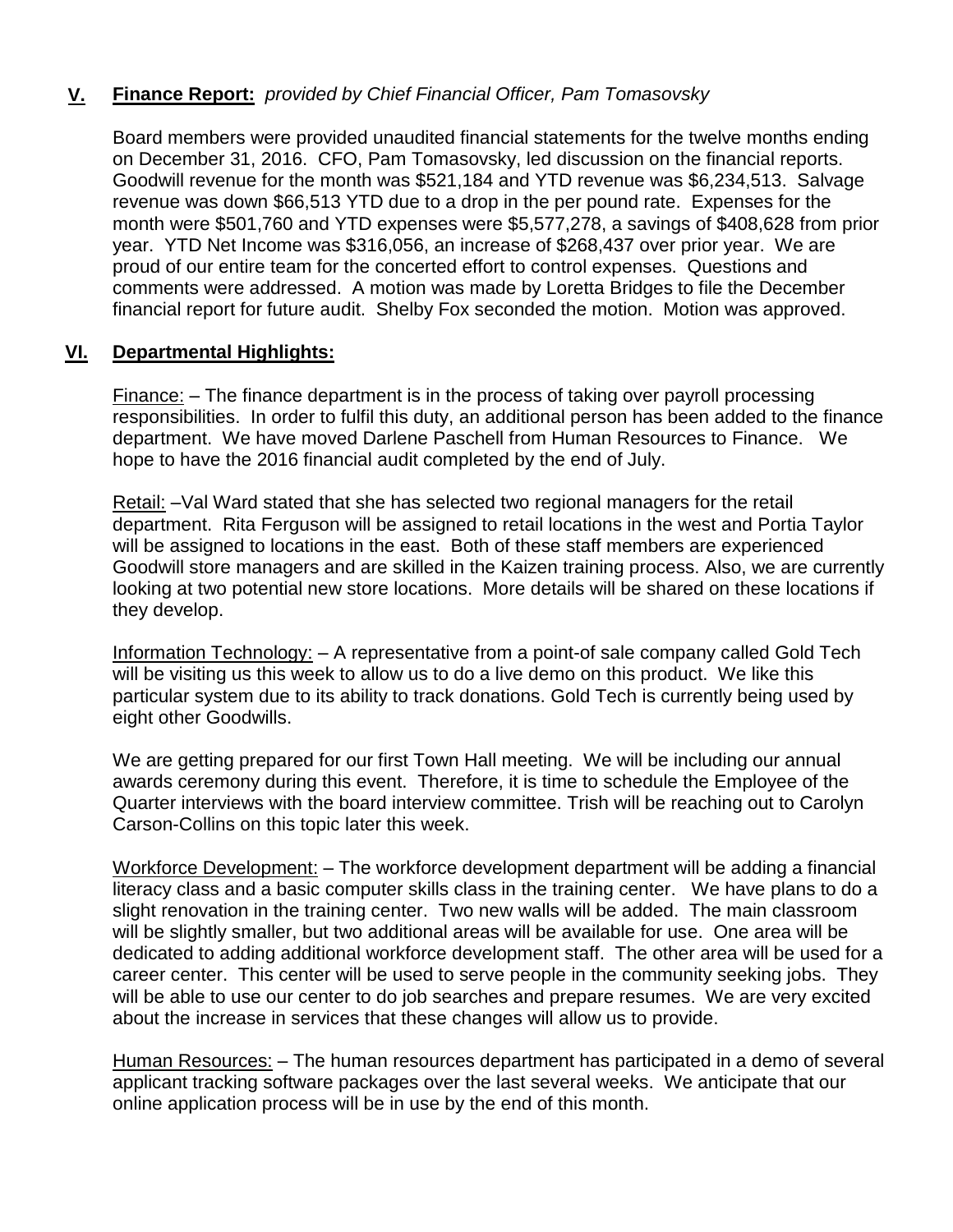In 2017, we will be looking at various training programs for our employee and management teams.

Commercial Services - The contracts department continues to seek new contracts. We have been added to the bid list in several businesses along the coast. Please, refer any possibilities for construction clean-up, housekeeping, shelf stocking or janitorial services to us.

## **VII. Chairman's Remarks:** *provided by 1 st Vice Chair, Carolyn Carson-Collins*

1<sup>st</sup> Vice Chair, Carolyn Carson-Collins thanked everyone for attending and urged them to attend the Town Hall meeting on March 15.

It was moved by Guy Johnson and seconded by Dawn Stough to adjourn the meeting. Meeting was adjourned.

Respectfully submitted,

Deann Alewine **Example 20** Eric Hurst Board Secretary Goodwill of South Mississippi

Board Chairman Goodwill of South Mississippi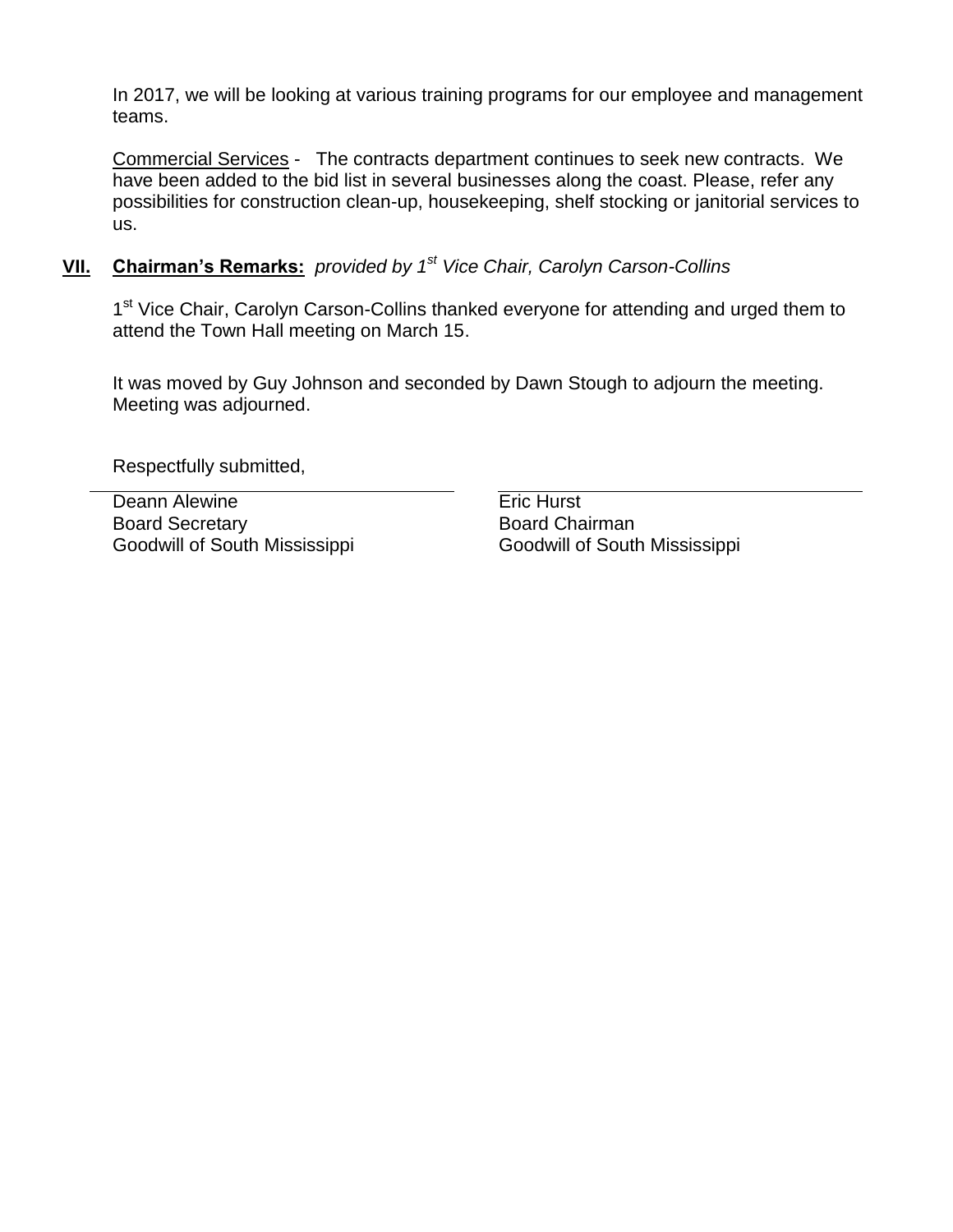#### **MISSISSIPPI GOODWORKS FULL BOARD MEETING**

#### **MINUTES DRAFT**

Tuesday, February 14, 2017 – 4:45 P.M. LeRoy Modenbach Training Center Gulfport, Mississippi

- MEMBERS PRESENT: Dawn Stough, Reed Allison, Carolyn Carson-Collins, Loretta Bridges, Shelby Fox, Guy Johnson, Patsy Anderson, Zeleder Barnes
- MEMBERS ABSENT: Jennifer Sutton, Eric Hurst, Deann Alewine, Michelle Evans, Allytra Perryman

STAFF PRESENT: Richmond Vincent, Pam Tomasovsky, Trish Pinkerton, Mitch Bauman, Sue Rye, Val Ward, Delinda Hanson

## **I. Call to Order / Proceedings:** *provided by 1 st Vice Chair, Carolyn Carson-Collins*

After welcoming remarks, 1<sup>st</sup> Vice Chair, Carolyn Carson-Collins called the meeting to order at 4:45. Prayer was led by Guy Johnson. Eight board members were present at the meeting. On motion properly made, seconded, and unanimously passed, the Minutes of the January 17, 2017 Board Meeting were approved.

# **II. New Board Members:** *provided by 1st Vice Chair, Carolyn Carson-Collins*

Carolyn Carson-Collins began by stating that she is Chair of the newly formed Board Development Committee. One of the initiatives of this committee is to recruit new board members. We currently have thirteen board members. The bylaws call for a minimum of fifteen board members. At this time, the Board Development Committee would like to nominate five potential new board members. Board members were provided with the candidate names and a resumes. Carolyn also provided a summary of their qualifications. She stated that each of these candidates will play a vital role on the board of directors. Board members were encouraged to send in additional nominees at this time. The importance of all board members attending meetings on a regular basis was stressed. New members will be voted in either by electronic vote or during the next full board meeting.

## **III. President's Report:** *provided by President & CEO, Richmond Vincent*

Community Engagement: President and CEO, Richmond Vincent updated board members on Mississippi Goodwork's employee meeting and community engagement opportunities he has participated in since joining Mississippi Goodworks. Over the last six weeks, he has visited all of the Ability One contract locations and met many of the Goodworks employees including the night shift at Keesler Air Force Base. He was pleased to meet many of the wonderful and dedicated employees. Richmond then gave a list of other community businesses, city government officials and nonprofit organizations where he has been able to share the mission statement of Mississippi Goodworks.

**Core Values:** Discussion has begun on solidifying Mississippi Goodworks core values.